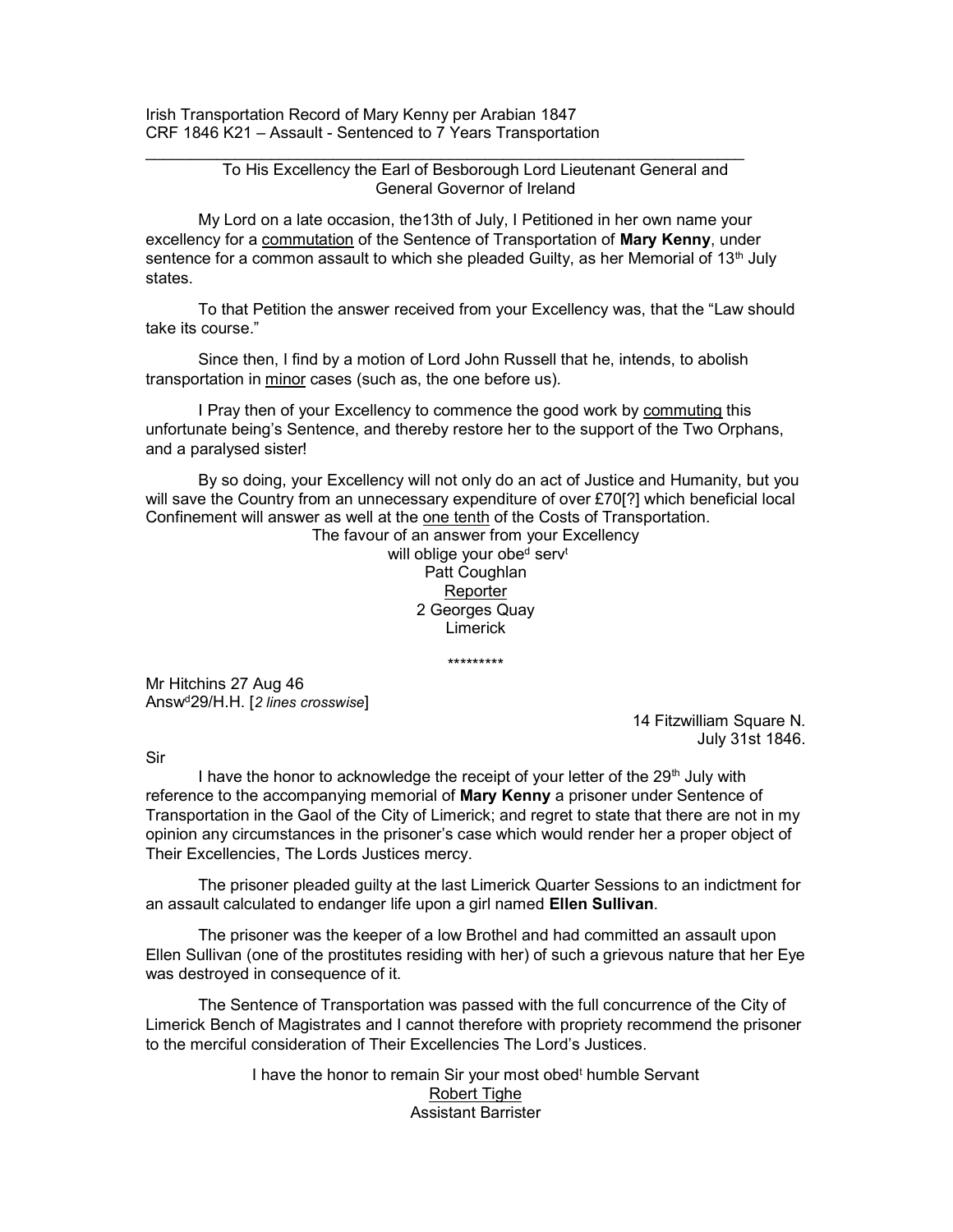C°. Limerick.

T.N. Redington Esqr &c. &. &.

Mr Hitchins10 Aug 46 The Law must take its course. Signed <u>AB infª do H.H.</u> Gaoler do 10<sup>th</sup> Aug<sup>t</sup> AWC [6 lines crosswise page 1 of 2]

K 21 1846

----------------------------------

## Mary Kenny

Assault – 7 yrs Transpn.

Report of Assistant Barrister annexed Augt 8th/- ----------------------------------

To His Excellency The Earl of Bessborough Lord Lieutenant General and General Governor of Ireland The Humble Memorial of Mary Kenny a Convict in the City of Limerick Jail.

 Humbly Sheweth that she implores that the Clemency of Your Excellency may be extended to your Memorialist after due consideration of the circumstances attendant on the case hereinafter stated of Your Memorialist.

 That Ellen Sullivan who prosecuted Memorialist for an assault was for a period of four years a lodger in the house of Memorialist and that she became addicted to drink and of intemperate habits and on such occasions her temper was violent in the extreme and her language offensive and irritating.

 That at the time of the assault for which Memorialist was sentenced as aforesaid to transportation the said, Ellen Sullivan commenced a personal attack [next line illegible – about 8 words] by your Memorialist and excited her so much by virulent Language that Memorialist gave the said Ellen Sullivan a stroke of the hand on her face which unfortunately hit her on the eye which became inflamed that your Memorialist employed at her own expense a surgeon to prescribe for and attend on the said Ellen Sullivan and that Memorialist retained her free of expense at her house and was at so much expense by her that your Memorialist being poor was obliged to raise money in a Pawn office on some of her wearing apparel but that in consequence of the constant drunkenness of said Ellen Sullivan all said medical care was ineffectual and said Ellen Sullivan eventually lost the sight of her eye.

 That said Ellen Sullivan undertook not to prosecute your Memorialist if she would pay her a sum of Two pounds sterling. That your Memorialist was taken by surprise at the last Quarter Sessions for the City of Limerick and had not an Agent or Attorney to defend her and [next line illegible]

 That your Memorialist having been arraigned for such assault any trial pleaded Guilty to her Indictment and to the surprise of every person who knew the true facts of the case was sentenced by Mr Tighe the Assistant Barrister to Seven years transportation.

 That your Memorialist is convinced that the said Assistant Barrister would not have passed such sentence if he was aware of those facts. That your Memorialist's late husband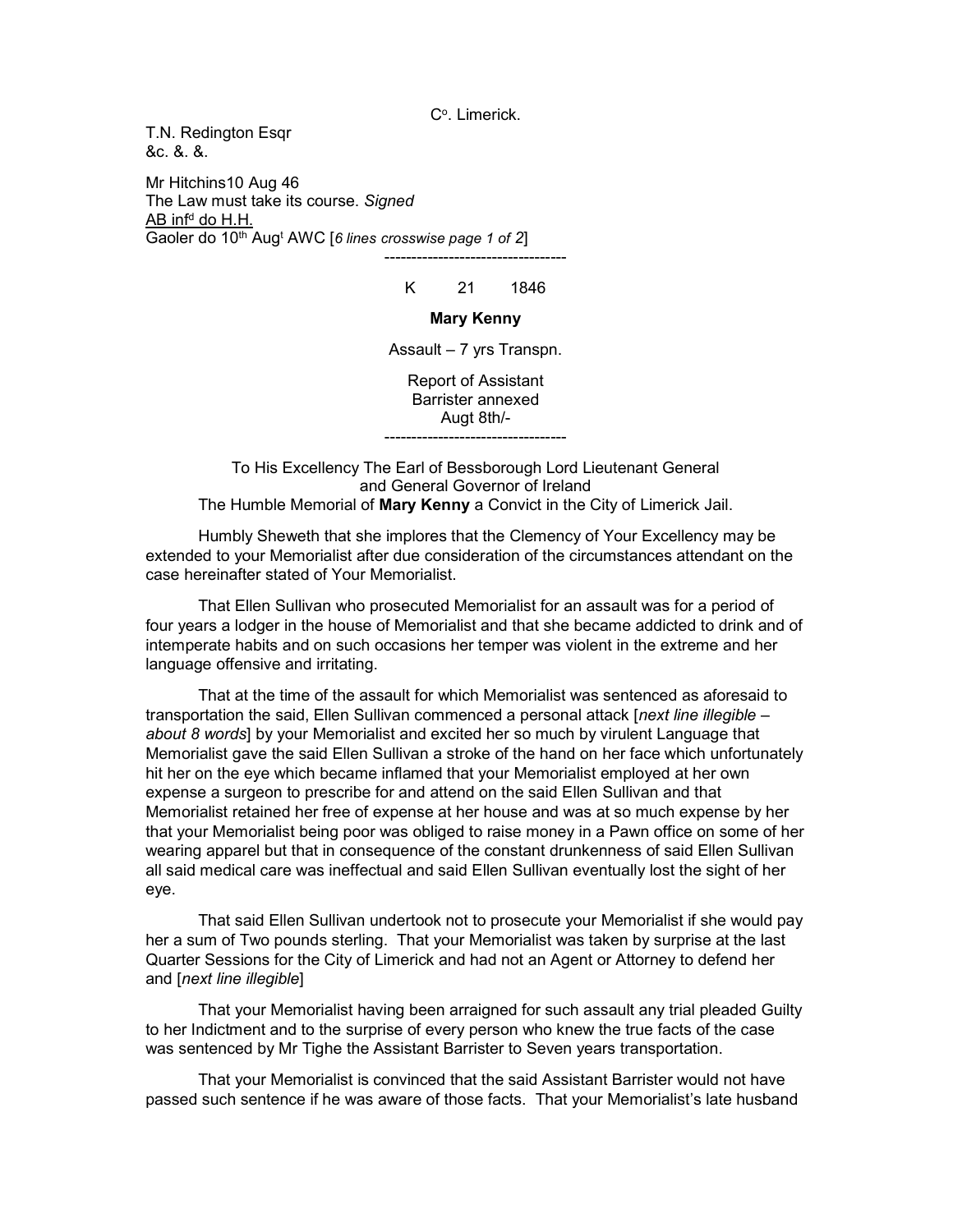a Carpenter was killed by a fall from a house and left Memorialist a Widow with an orphan child who if this case of Memorialist be not duly considered by your Excellency will be left totally destitute.

> Your Memorialist therefore prays your Excellency to order that Said Sentence may to commuted and not carried into effect and your Memorialist will ever Pray. Mary Kenny

 $\overline{\phantom{a}}$ Please turn over}  $\overline{\phantom{a}}$ 

Mr Hitchins 27 July/46 Referred to Assist Barrister 29<sup>th</sup> do H.H. [crosswise left margin page 1 of 3]

We the undersigned beg leave to state that we have enquired into the truth of the foregoing statement and from our knowledge of this case we earnestly recommend the Memorialist as a fit object for the exercise of the Royal Prerogative in her favor.

----------------------------------

Signed

Mick Kearney Mich<sup>'</sup> Kelly Denis O'Gorman John Cormeen

 Jas Beal James Sexton Thomas McKnight William Kelly e a that is a three Mich<sup>i</sup> Jonovan

> **Memorial** of Mary Kenny a Convict under rule of transportation at Quarter sessions in the City of Limerick Jail for commutation of sentence [above 10 lines crosswise]

To His Excellency the Earl of Bessborough Lord Lieutenant General & General Governor of Ireland

----------------------------------

The Humble Petition of Mary Kenny a Convict in the city of Limerick Gaol, Humbly Sheweth

 That your petitioner is under sentence of seven years transportation for a common assault to which your petitioner pleaded Guilty.

 I have, on more than three occasions, written to your Excellency, by petition, praying your merciful clemency and kind feeling. I am now over five months in prison. I have an orphan, and a paralized sister to support, and who must be a burden on the City if you do not commute my sentence.

## Mary Kenny